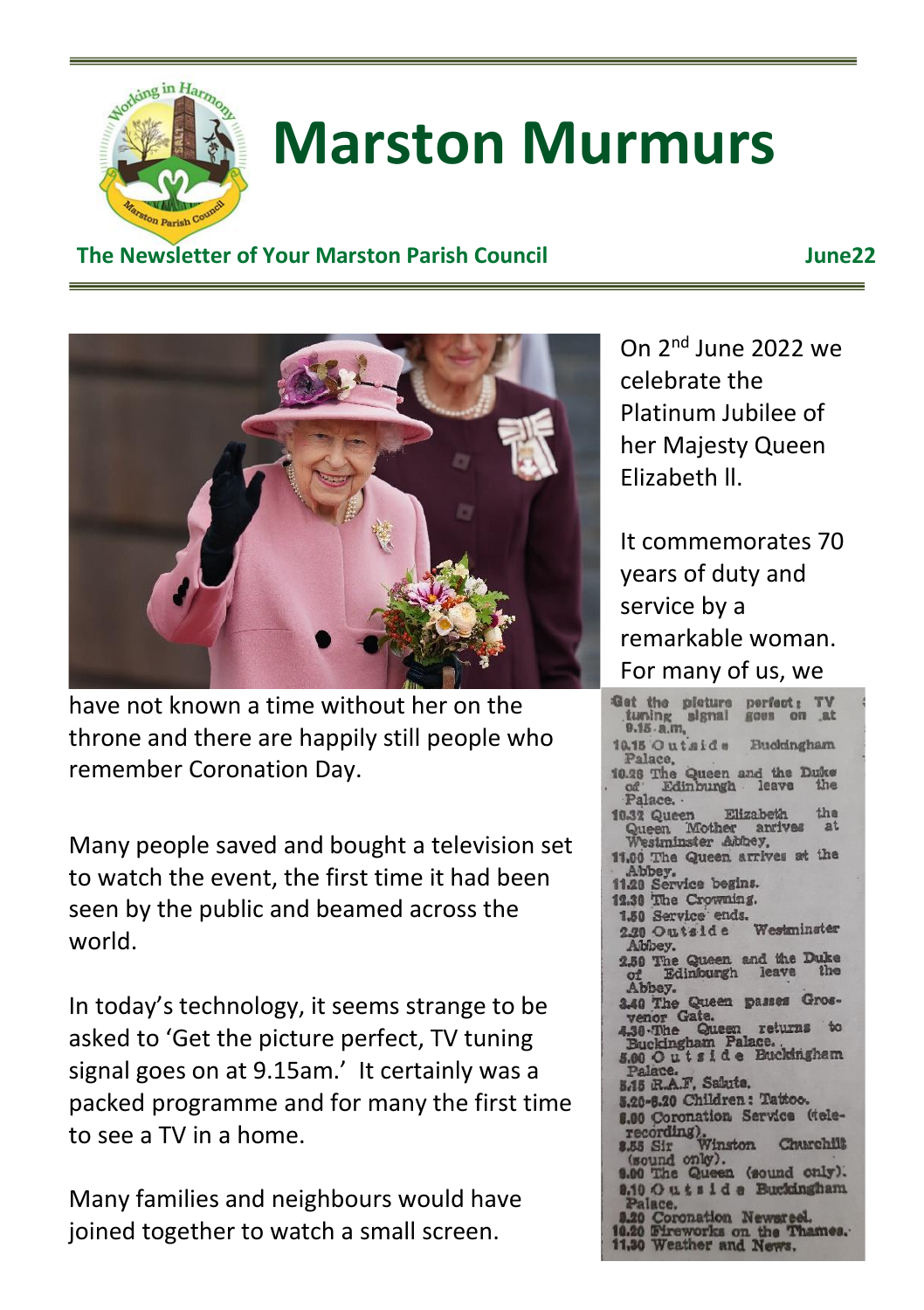### **Parish News**

#### **Next Parish Council Meeting**

Our next meeting is scheduled for Wednesday 8 th June 2022 at 7pm in the Church Hall.

We ask that any member of the public wishing to attend contact our clerk at [clerk@marstonparishcouncil.co.uk](mailto:clerk@marstonparishcouncil.co.uk) for information.

#### **Neighbourhood Plan**

We are yet again asking for residents to step forward and help us develop a Neighbourhood Plan.

What is neighbourhood planning?

Neighbourhood planning **gives communities direct power to develop a shared vision for their neighbourhood and shape the development and growth of their local area.** 

Without a Neighbourhood Plan we may have no say over future developments within our village.

We don't need anyone with any formal training just a willingness to get involved and help formulate a vision for what and how you see our village developing in the future.

If you are interested then please get in touch via [info@marstonparishcouncil.co.uk](mailto:info@marstonparishcouncil.co.uk)

#### **The Mobile Library is back**

The Mobile Library service is on a rotating 3 week service.

The van stops in Green Lane Wincham between 2pm and 2 45pm and then near the entrance to Ashwood Park off Chapel Street, Wincham.

This service is open to all, not just residents of Wincham.

The library will visit the above locations 7 & 28 June and 19 July and 9 August.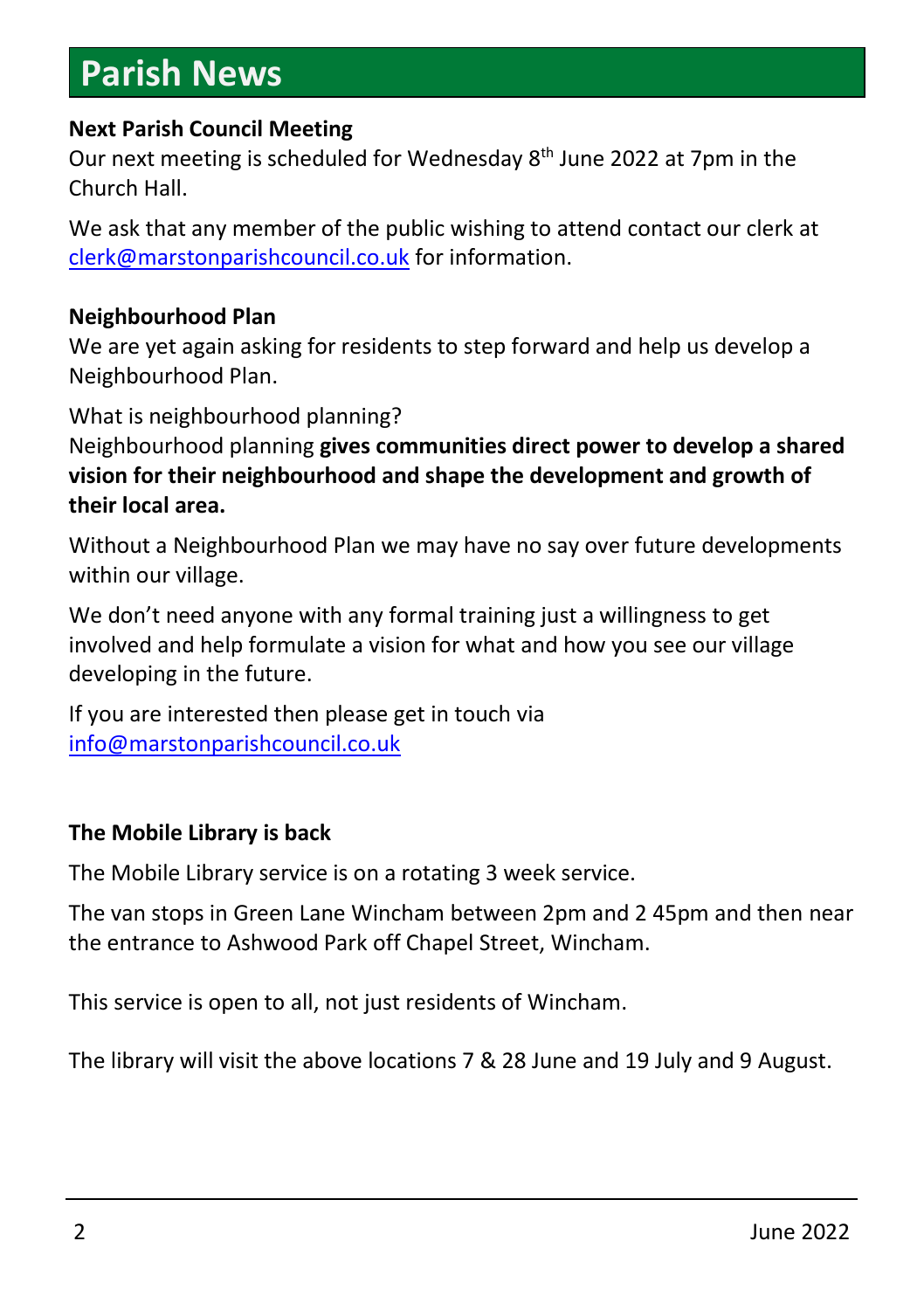#### **Fingerpost restoration part two**

### Fingerposts in General and Ours in Particular

This is the second of a series of three pieces about our fingerpost sign. David Gosling, in his own words, tells us how the fingerpost got restored.

It was in May 2021 that I received an enquiry from Councillor Ian Stanley about the possibility of restoring the parish fingerpost at the Four Lanes Garage junction on the A559.

The fingerpost in question is of a style that is particularly prevalent in Cheshire and was originally devised by founders WH Smith & Co of Whitchurch. Original 'Smith' posts have the foundry name cast into the base of the post and would have been made from 1900 until the 1930's although the Marston post is a later model incorporating aluminium fingers and finial rather than the original cast iron components.

This would suggest that the Marston post would be from the 1930's at the earliest and there are many examples of these posts, and their cast iron predecessors, still evident in the Cheshire countryside.



#### *Example of a typical Cheshire fingerpost in Wrenbury.*

The reason that Cheshire has so many of these fingerposts still in existence is down to the County Council's decision in 1963 to ignore the governments instruction, prompted by the Sir Walter Worboys committee's recommendations to standardise traffic signage throughout the UK, that all traditional fingerposts should be replaced by new signs with the 'transport' typeface and on grey posts.

Cheshire decided to stick with their

traditional fingerposts just like the councils in Cumbria, Essex & Somerset to mention just a few. I suspect that just like today the council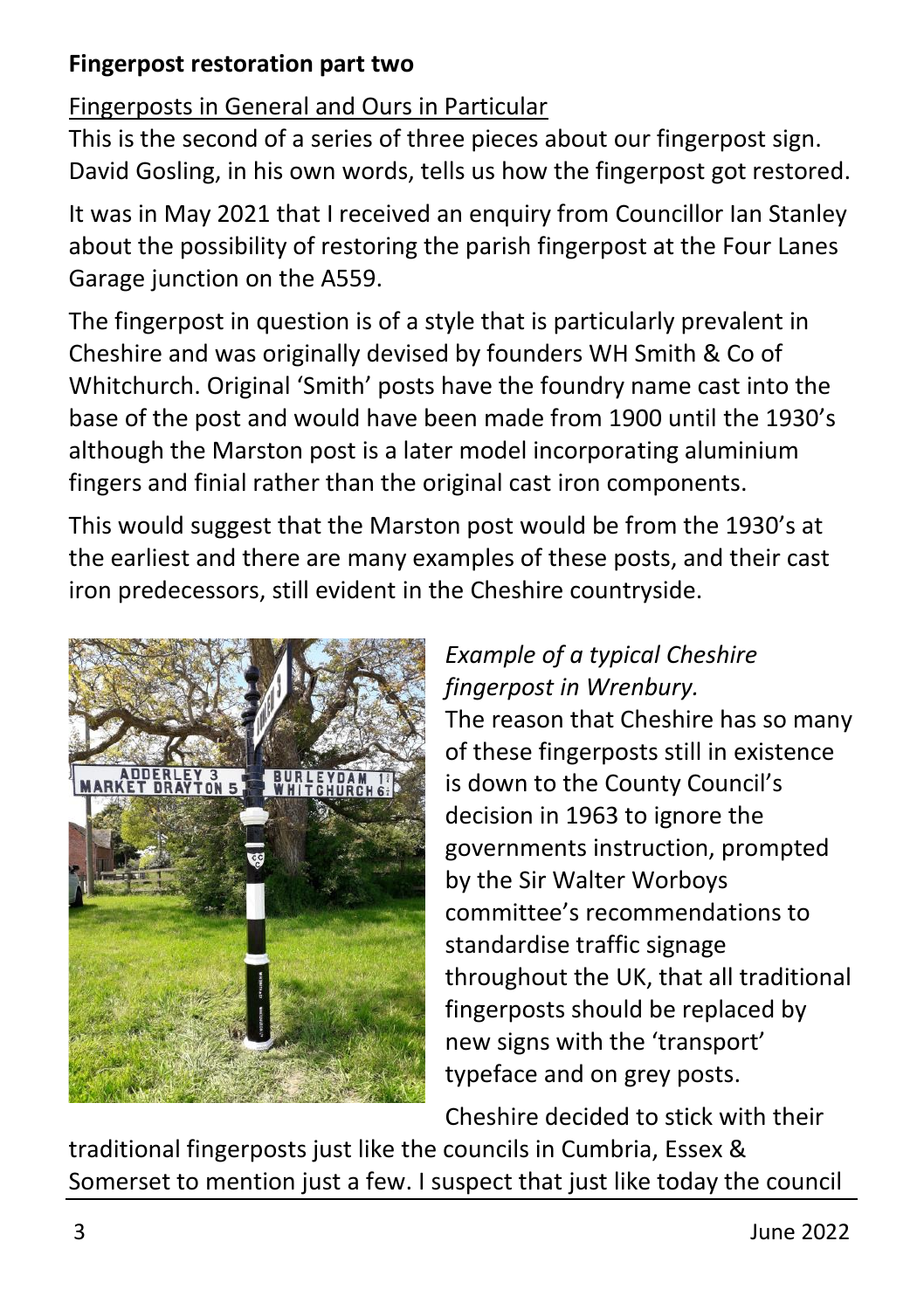saw replacing perfectly good signs as an unnecessary expense and therefore doing nothing was the chosen reaction.

Now, of course these signs are no longer a functional necessity for road users but are an aesthetically pleasing addition to our villages and countryside and this is the reason it was felt that the Marston post should be restored and maintained.

I received the order to proceed in July 2021 and commenced with the dismantling of all components on site in September.

As can be seen in the photograph in the previous Marston Murmurs the post was leaning badly as a result of corrosion in the bolts that secured it to its foundation structure and had lost one of its aluminium fingers in a traffic accident.



The post and all components were removed to my workshop in Cumbria to undergo the restoration process. This involved welding, casting a complete new finger, grit blasting all components back to bare metal,

painting everything white and then applying the black and white livery scheme. The new finger was to carry the legend LOSTOCK GRALAM and NORTHWICH.

Luckily I had the necessary pattern having previously helped in restoring a post for Wrenbury Parish Council in 2020.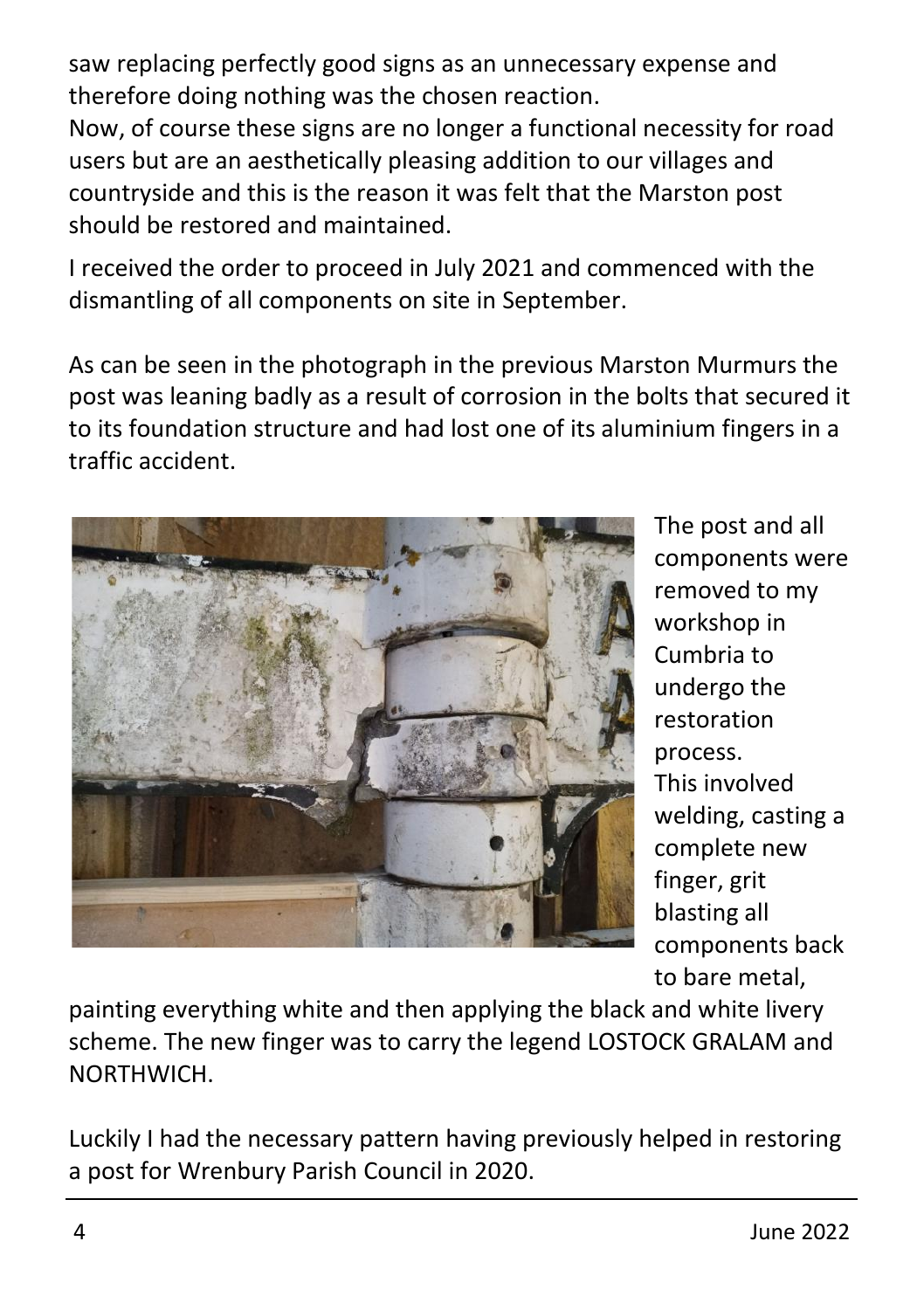

This pattern can be seen in the picture (left) before having its new letters applied, being laid out in its collar sequence to ensure everything would fit together as it should.

Once the new casting was received, fixing holes drilled and

tapped, the components were grit blasted to remove all the old paint and to prepare for the painting process using two-pack paints for durability.

The post, being the only non-aluminium component, was grit blasted with a harsher blast medium to remove paint and rust before being ready to receive the same paint treatment.



The finial, newly restored fingers and the completely new one for Lostock and Northwich looked amazing.

David Gosling Signpost Restoration Limited [www.signpost-restoration.co.uk](http://www.signpost-restoration.co.uk/) (final installation next month)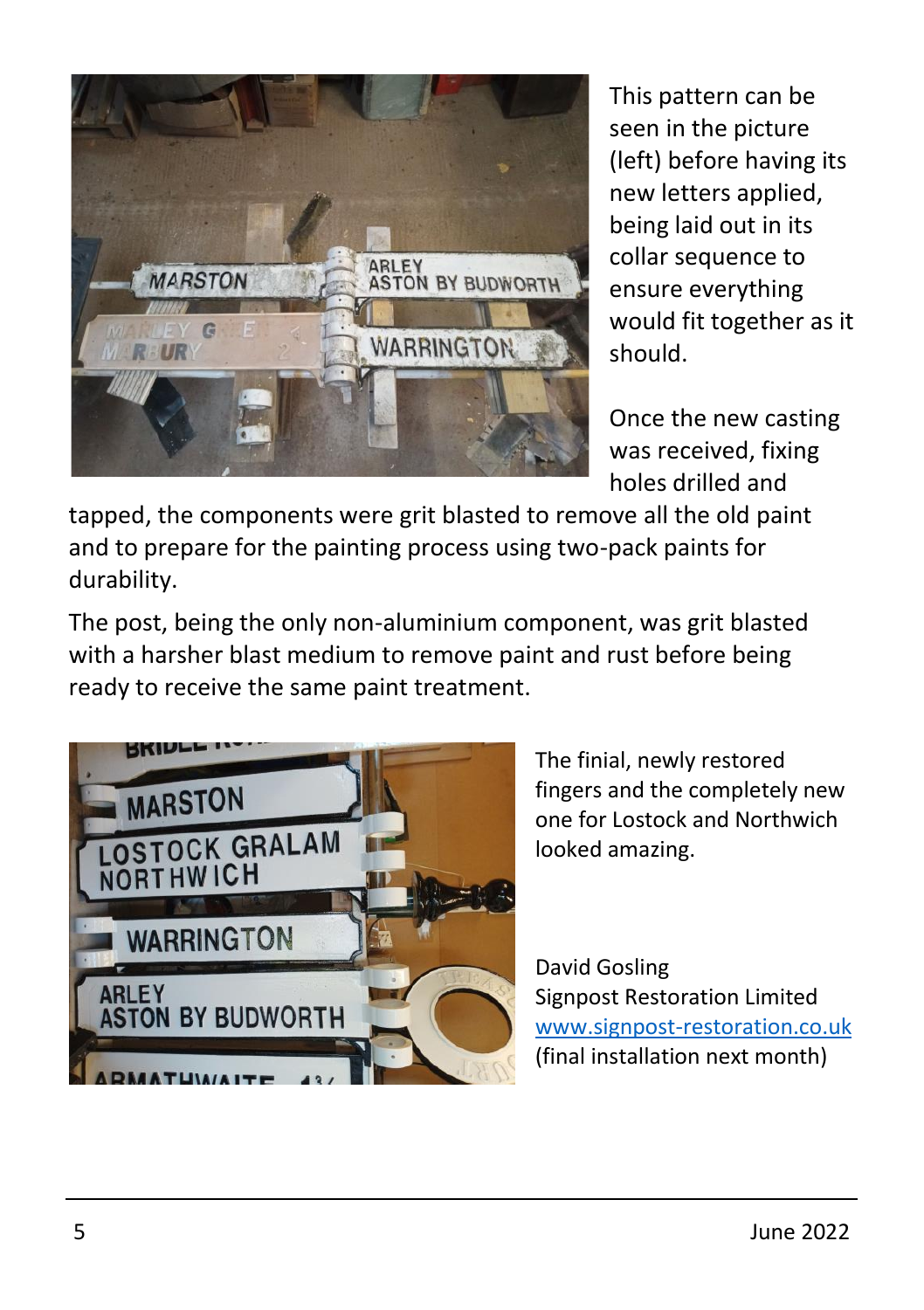### Parish Events

**Coffee Mornings** have resumed on Tuesdays from 10am until 12 noon at the Church Hall. All welcome.

#### **Queen's Platinum Jubilee**

The extended Bank Holiday will give us many opportunities to celebrate the Jubilee.

The Parish Council are hosting an afternoon tea on Sunday 5<sup>th</sup> June from 2.30pm. Please come along and join us.

It would be helpful if you could let a councillor know that you will be attending to help with planning the catering and seating.

We are also planning a raffle and a Royal Quiz.

The Lion Salt works are holding a two-day community celebration on the  $3<sup>rd</sup>$ and 4<sup>th</sup> June with music, stalls, competitions and picnic area.



#### **Marston Church Hall**

Available to hire currently at £8.50 an hour.

To hire the hall contact Angie on 07716 565038 or email our clerk Caroline at [clerk@marstonparishcouncil.co.uk](mailto:clerk@marstonparishcouncil.co.uk)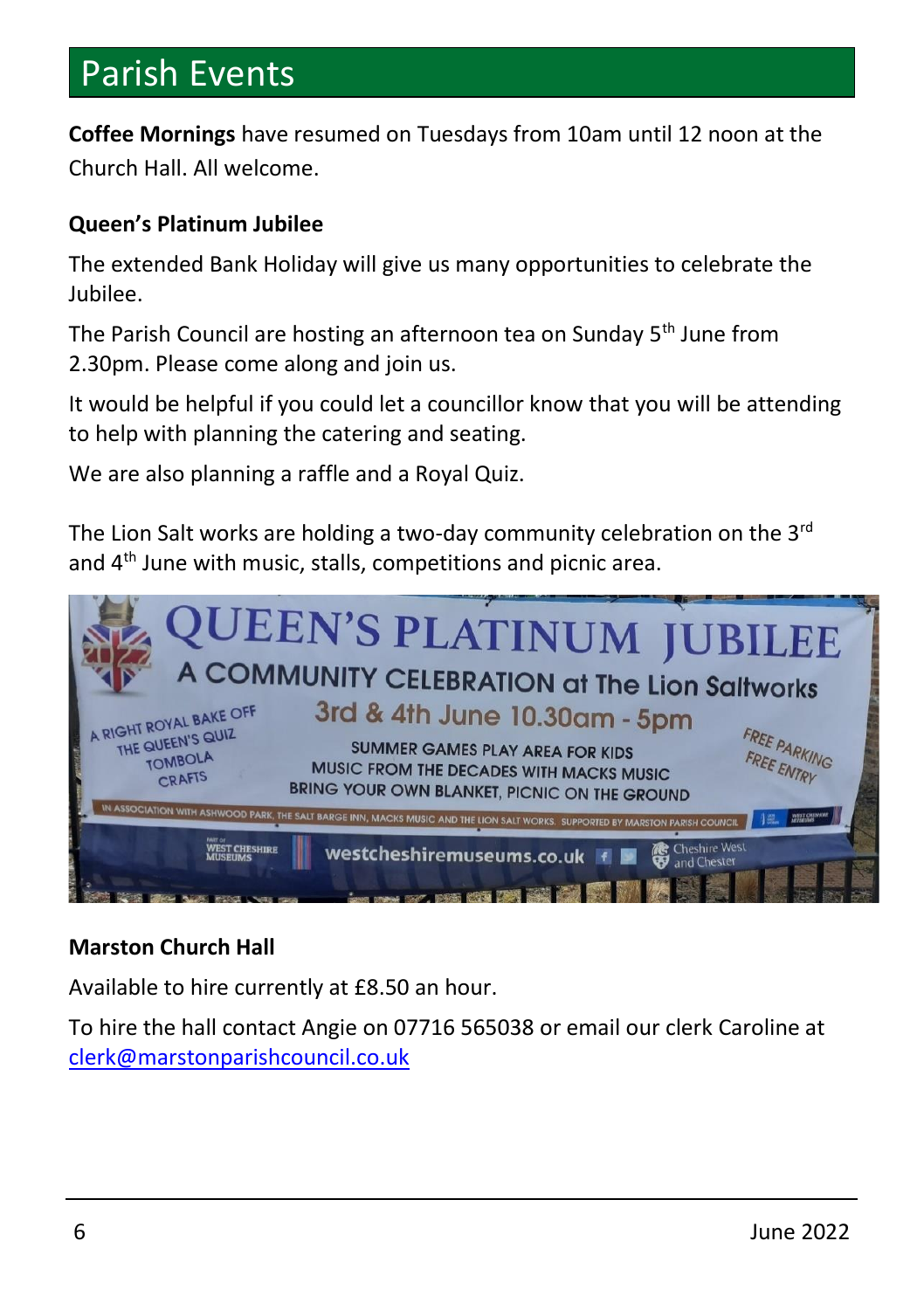## **Quiz**

- 1. The love apple is the original name for what?
- 2. How can you tell the age of a tree?
- 3. Which plant takes its name from the Italian phrase for beautiful women?
- 4. Which grain is used to make semolina?
- 5. Which television presenter and gardener owns a garden in Herefordshire called Longmeadow?
- 6. Which garden in the Cotswolds is notable for its miles of sculptured hedges?
- 7. Which plant, widespread in Britain, if touched causes a serious chemical reaction which makes skin hypersensitive to ultraviolet light?
- 8. Which kings lived at Kew Palace at Kew Gardens?
- 9. Which garden plant in the 17th century was exchanged as a form of currency?
- 10. What is the art of cutting shrubs into ornamental shapes called?
- 11. Often called England's greatest gardener, what is Capability Brown's given first name?
- 12. Soil can be acidic, alkaline or what?
- 13. The spice, saffron, comes from which flower?
- 14. Where is the biggest tree in the world, giant sequoia, found?
- 15, What fruit hit, or more likely fell, near Isaac Newton and helped him develop the law of gravity?

16. I am a woody stemmed plant, usually branched near the base and lacking a single trunk....what am I?

- 17. On which continent did broccoli originate?
- 18. What herb beginning with 'A' has soothing properties?
- 19. Roughly, how many varieties of avocado are there? 5, 50, 500 or 5,000?
- 20. What vitamin is most prevalent in a lime?
- 21. True or false? Chelsea is Britain's largest flower show.
- 22. What type of goldfish are often found in decorative garden ponds?
- 23. How many fountain-type statuaries are there in the Versailles gardens? 4, 40, or 11?

24. For how long can seeds remain dormant? Months, a few days, years or one season?

- 25. How long does it take to produce asparagus the first time you plant it?
- 26. What is the definition of a deciduous tree?
- 27. In what season should you plant daffodil bulbs?
- 28. Which of these is NOT a winter crop? Cabbage, leek, parsnip or tomato?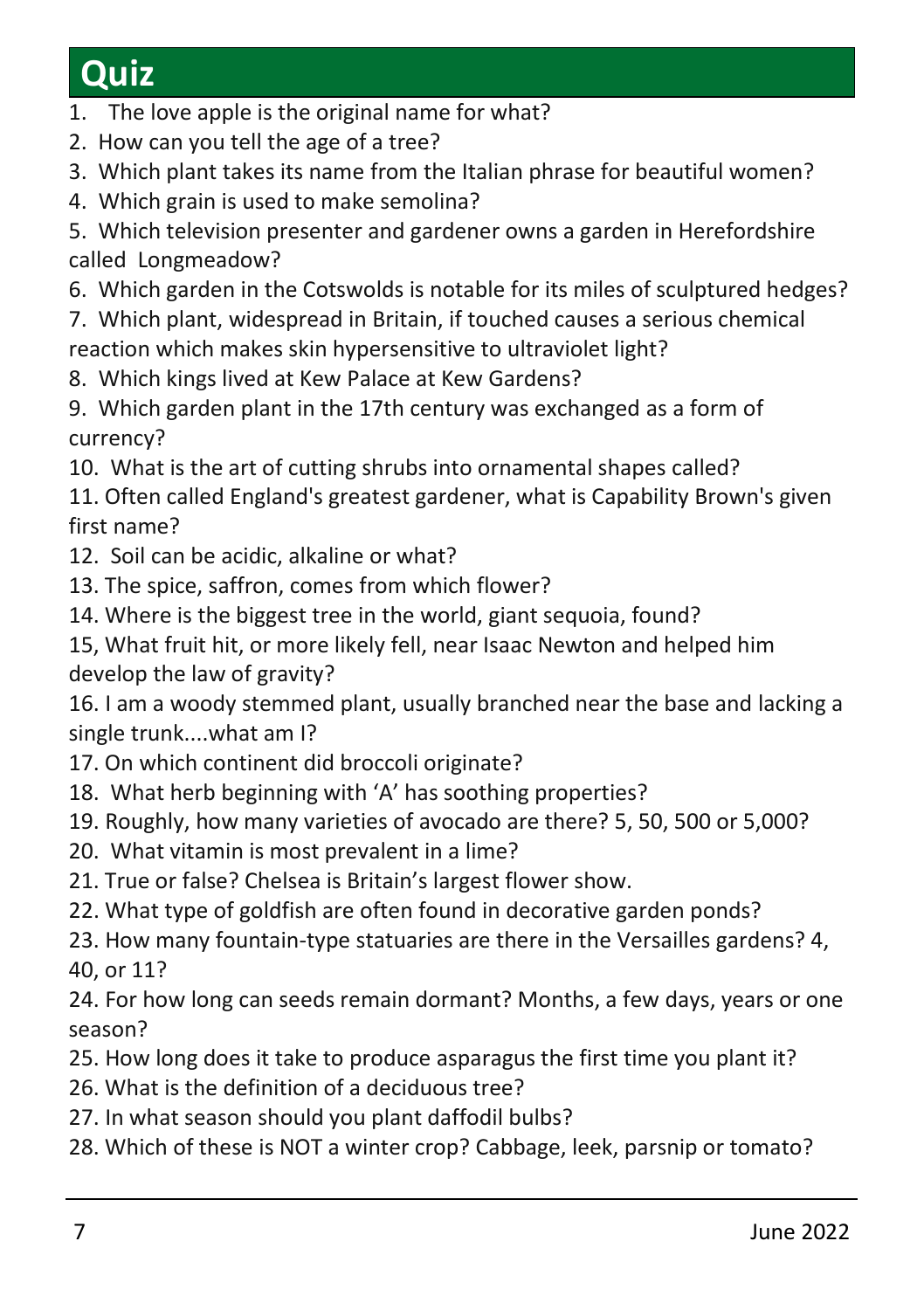### Bits 'n' Bobs

#### **Gardening Jobs**

The longest day of the year falls on June 21st, bringing warmer temperatures and extra sunlight.

Flowers are blossoming, there's lots to harvest in the vegetable garden, and keeping on top of bolting plants is a priority — particularly weeds!

Check plants daily and water them if the soil is dry — especially newly planted fruit trees and shrubs that are still getting established.

Harden off any remaining half-hardy bedding plants ready for planting out. Use blinds or apply shade paint to prevent your greenhouse from overheating. Remember to open vents and doors on warm days.

Keep on top of weeding. Your plants shouldn't have to compete for precious water, light, and nutrients.

#### **CW&C Report IT app**

Report any issues with pot holes, street lamps, bus stops, over grown hedgerow, grass verges etc… directly with CW&C using either their online form via the website at: https://www.cheshirewestandchester.gov.uk/home.aspx or download the app from:

https://www.cheshirewestandchester.gov.uk/residents/contact-us/report-itapp.aspx where there is a link to google play or the app store (or just go directly to google play or the app store and enter 'Cheshire West and Chester'). The app allows you to exactly pin-point the problem with a 'pin drop', so make sure you take your mobile out with you when out and about and report any issues that you find.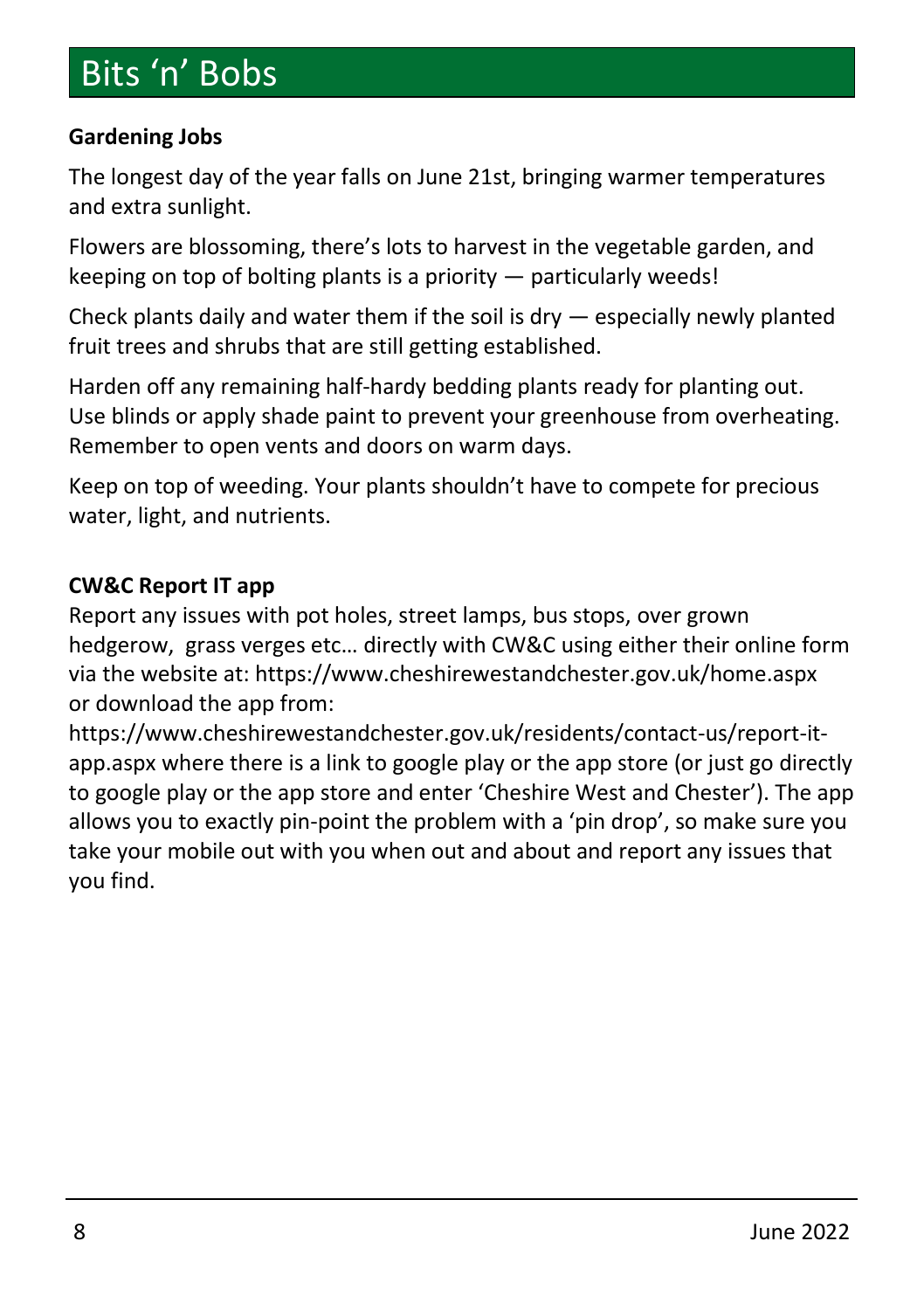#### **Alcoholic Cocktail Recipes for the Jubilee (by popular demand)**

#### **Platinum Jubilee Punch**

200 gm sugar 300mls water 500mls Gin 75mls elderflower cordial 1 litre soda water (or sparkling water) 4 Earl Grey tea bags Juice of 3 lemons 4 Nectarines cored and sliced 1 lemon cut into wedges

Heat the sugar and water in a pan, stirring until sugar dissolves, then bring to the boil and remove from heat immediately, add the Earl Grey tea bags, steep for 30 minutes, squeeze out the tea bags and discard.

Once syrup is cold, add the gin, elderflower cordial, lemon juice & soda water.

Add lots of ice to a large jug add the lemon wedges and the nectarine slices……enjoy!!!

#### **Long Island Iced Tea** (extremely alcoholic!!)

1 measure of Tequila 1 measure of Rum 1 measure of Vodka 1 Measure Gin 1 measure Triple Sec or Cointreau Juice of 1 lemon 125 mls simple syrup (sugar syrup with juice from 2 lemons and 2 limes) Cola/pepsi Lemon wedges for decoration Lots of ice cubes

In a large jug add ice, and all the other ingredients apart from the Cola and stir well.

Pour into very cold tall glasses with ice until about ¾ full then top with cola…..enjoy!!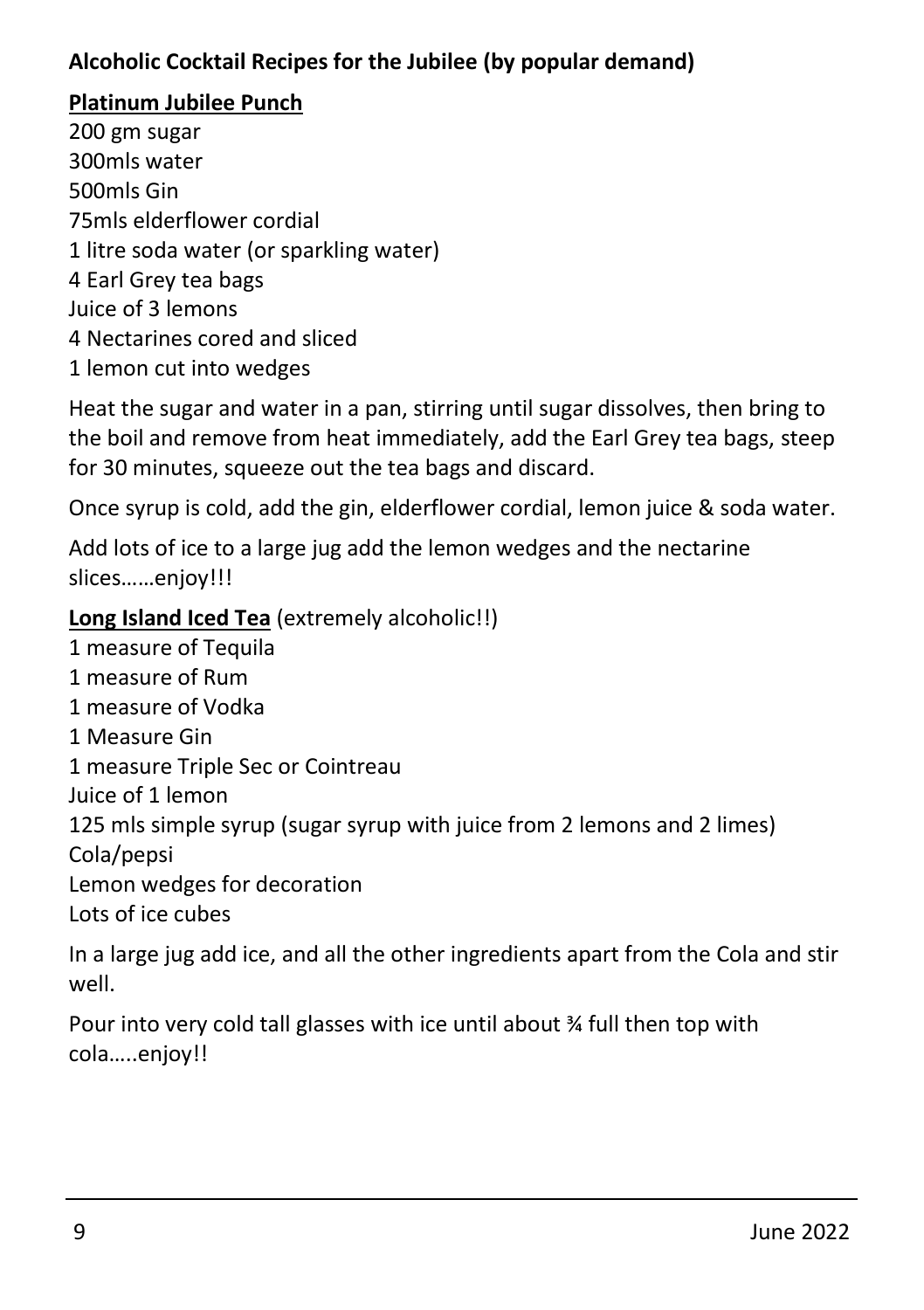### Summary Minutes of Marston Parish Council Meeting of 11<sup>th</sup> May 2022

The interactive traffic sign has now been erected on Ollershaw Lane just as you enter the village off New Warrington Road, hopefully it will remind drivers to keep to the 30mph limit and slow down for the bend.

Overgrown hedgerows on Marston Lane have again been reported but it is now likely that they will not be cut until September due to nesting birds. The parish council have made a complaint to CW&C as they have been asked to cut them on numerous occasions.

A new application for our re-designated Neighbourhood Plan is to be sent to CW&C and plans for developing the plan will then start once the go=ahead is given.

| Useful Contacts                                                                                                                                                                                |                                                                                                                                                                                                                       |                                                                                             |                                                                                             |  |
|------------------------------------------------------------------------------------------------------------------------------------------------------------------------------------------------|-----------------------------------------------------------------------------------------------------------------------------------------------------------------------------------------------------------------------|---------------------------------------------------------------------------------------------|---------------------------------------------------------------------------------------------|--|
| <b>CWAC Councillors</b>                                                                                                                                                                        | Lynn Gibbon 07581 226814 lynn.gibbon@cheshirewestandchester.gov.uk<br>Norman Wright 01606 74788 norman.wright@cheshirewestandchester.gov.uk<br>Phil Marshall 07917 171438 phil.marshall@cheshirewestandchester.gov.uk |                                                                                             |                                                                                             |  |
| <b>Cheshire West and Chester</b><br>Council                                                                                                                                                    |                                                                                                                                                                                                                       | Mon-Fri 81m-7pm and Sat 91m-12.30pm<br>General enquiries<br><b>Highways</b><br>Street Scene | Online at www.cheshirewestandchester.gov.uk<br>0300 1238123<br>0300 1237036<br>0300 1237026 |  |
| PCSO Diana Wiggins PCSO20322<br>diana.wiggins@cheshire.police.uk<br>terry.boyle@cheshire.police.uk<br><b>Officer Terry Boyle PC4555</b><br>Dial 101 in a non-emergency and 999 in an emergency |                                                                                                                                                                                                                       |                                                                                             |                                                                                             |  |
| Ester McVey – your local MP<br>Telephone: 01625 529922                                                                                                                                         |                                                                                                                                                                                                                       |                                                                                             |                                                                                             |  |

**Marston Parish Council** cannot be held responsible for any errors, misprints or opinions stated in this publication. The views expressed by the contributors are their own and not necessarily the views of the parish council.

**Your Contributions and ideas are welcomed!**

We are always grateful for ideas and articles from any of our readers . Just send them through to the clerk or any one of the councillors

Further information on Parish matters can be found on *marstonparishcouncil.co.uk*

Back copies of the *Marston Murmurs newsletters* are also on this website.

For Facebook see: **Facebook/marstonparishcouncil**

Those who wish an electronic copy email info@marstonparishcouncil.co.uk.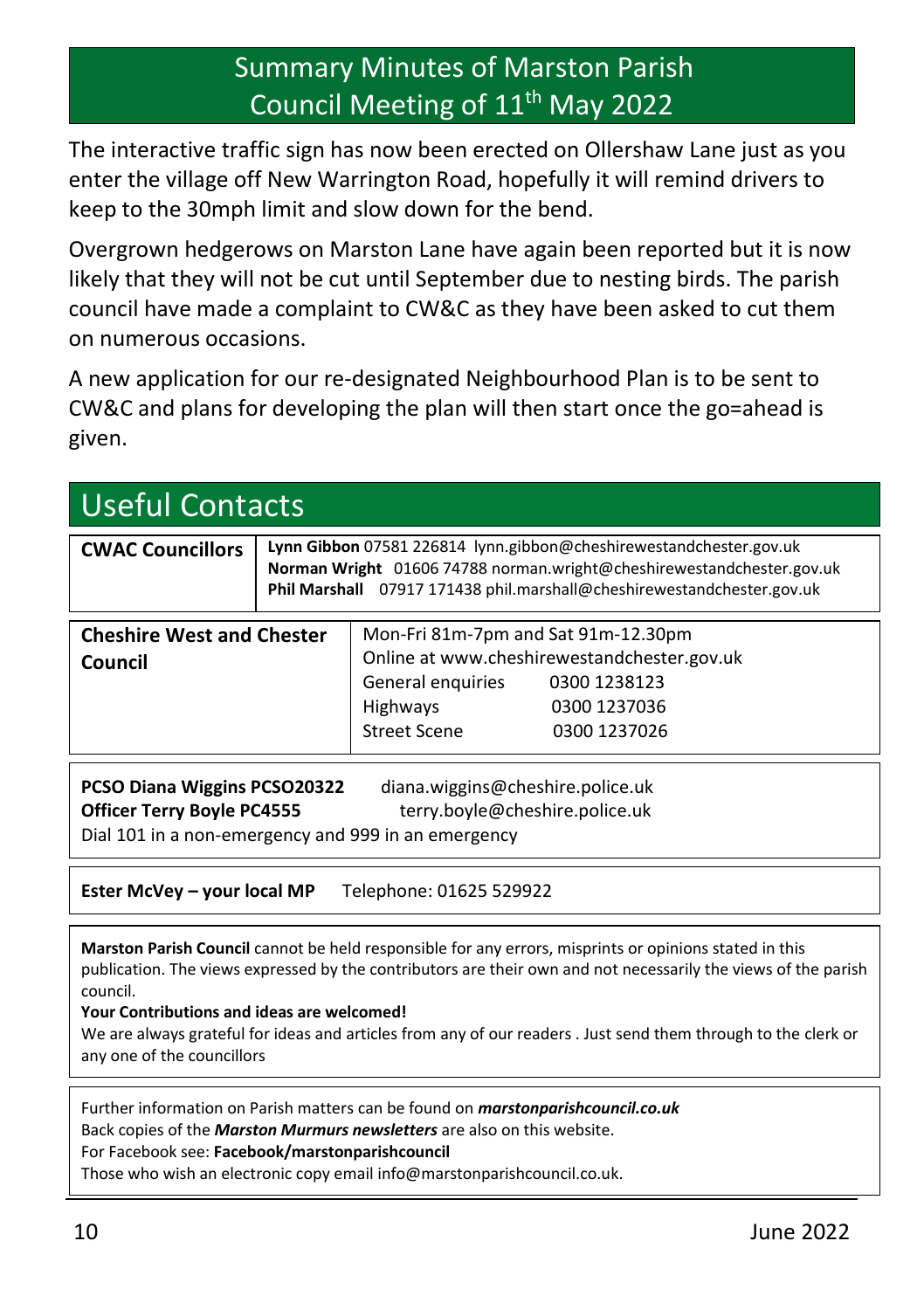| <b>Contact Us</b>          |                                  |  |  |  |
|----------------------------|----------------------------------|--|--|--|
| <b>Chair: Marion Potts</b> | <b>Clerk: Caroline Constable</b> |  |  |  |
| 07842894733                | clerk@marstonparishcouncil.co.uk |  |  |  |
| marion.potts703@gmail.com  |                                  |  |  |  |
| <b>Phil Carter</b>         | Dave Collier                     |  |  |  |
| 07879 843900               | 07901810558                      |  |  |  |
| philandshe@hotmail.co.uk   | davecollier87@hotmail.co.uk      |  |  |  |
| Angela Johnson             | <b>Julie Ledger</b>              |  |  |  |
| angelaziohnson48@gmail.com | ledgerjulie@yahoo.co.uk          |  |  |  |
| <b>Amanda Nixon</b>        | <b>Ian Stanley</b>               |  |  |  |
| 07786 135375               | ian@ianstanley.org.uk            |  |  |  |
| hoasisgarden@gmail.com     |                                  |  |  |  |

#### Answers to the quiz:

1.Tomato 2. Number of rings 3. Belladonna 4. Wheat 5. Monty Don 6. Hidcote 7. Giant hogweed 8. George II and George III 9. Tulips in the Netherlands 10.Topiary 11. Lancelot 12. Neutral 13. Crocus 14. California, USA 15. Apple 16. Shrub 17. Europe 18. Aloe vera 19. 500 20. Vitamin C 21.False RHS Hampton Court Palace Garden Festival is bigger 22.Koi 23. 11 24. Years 25. Two to three years 26. These are trees like oaks that shed their leaves every autumn 27. In the fall. More specifically, September to November. 28. Tomato

Space for Williams advert